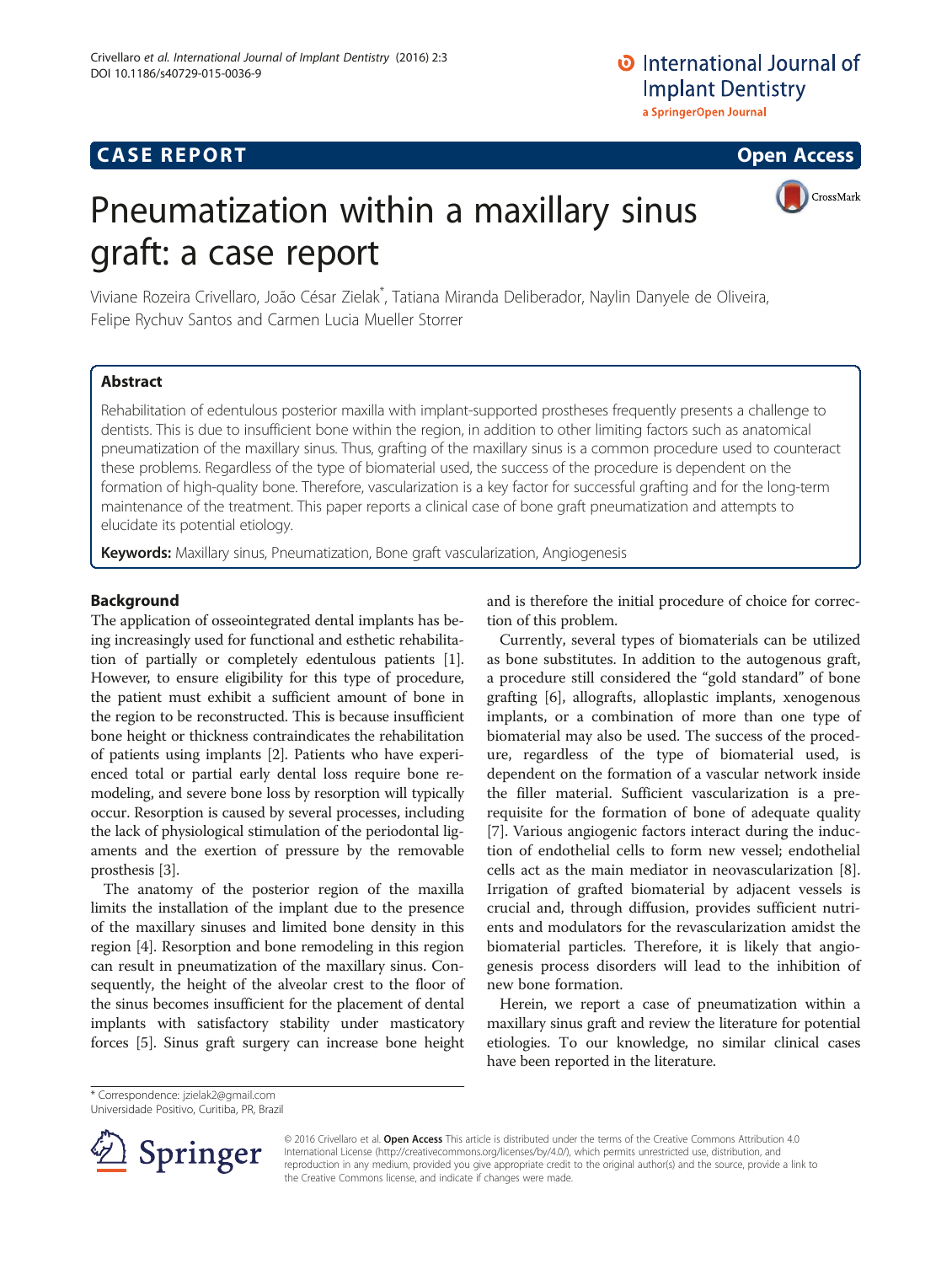#### Case presentation

A non-smoking 59-year-old woman with a total absence of upper teeth and a complete prosthesis in this region sought medical care at the Dentistry Department of the Universidade Positivo. The patient's main complaint was a difficulty in eating because of an ill-adapted upper prosthesis. She requested the installation of dental implants and a protocol-type prosthesis.

Computed tomography (CT) was requested to plan the procedure. The analysis of the digital examination revealed that both the left and right maxillary sinuses were pneumatized and that the anterior region had an extremely thin flange making implant surgery impossible owing to reduced bone thickness (Fig. 1a). Therefore, it was evident that surgery was required for the installation of osseointegrated implants in the maxilla. Grafting of the maxillary sinuses (to increase the height) and block grafts in the anterior region (to increase thickness) were proposed to correct these defects. A second phase was required for the surgical implantation of the implants.

On the day of the surgery, after asepsis and anesthesia, a supracrestal incision from the region of the right maxillary tuberosity to the left maxillary tuberosity was performed. Osteotomy was performed to create an accession window in order to access the right and left maxillary sinuses, under abundant sterile saline irrigation. The membranes of the right and left maxillary sinuses were detached. During this procedure, the Schneiderian membrane was accidentally perforated in the right sinus, and therefore, a bovine biological barrier was inserted (GenDerm, Baumer, Mogi-Mirim, São Paulo, Brazil).

Lyophilized particulate human bone, acquired from the Bone Bank of the Hospital das Clínicas de Curitiba (Curitiba, Paraná, Brazil), was mixed with saline and administered into the right maxillary sinus until thoroughly compacted. Mineralized granular bovine bone was administered on the left side (OrthoGen, Baumer, Mogi-Mirim, São Paulo, Brazil), which was also mixed with physiological

saline and compressed (Fig. 1b, c), and postoperative care were passed to the patient.

Three months after surgery, a reassessment was performed, and clinical examination revealed a communication between the left maxillary sinus and the oral cavity (oroantral communication) (Fig. 2a). An epithelization of the area was conducted together with the insertion of a fibrin sponge impregnated with colloidal silver (Gelatamp, Roeko, Langenau, Germany) (Fig. 2b). The sponge was glued (Glubran 2, GEM S. r. l, Viareggio [LU], Italy) to the edges of the flap (Fig. 2c), and the bloody tissue was sutured with nylon (5-0, Shalon, São Luiz de Montes Belos, Goiás, Brazil) (Fig. 2d). Following this, medication and postoperative care were prescribed. After 15 days, when the patient returned for a follow-up visit for suture removal and clinical examination, the oroantral communication had closed.

Three months later (6 months postoperatively), a new CT was requested. A circular image within the graft of the left maxillary sinus was observed, suggesting potential cyst formation (Fig. [3a](#page-2-0)). One month after the second CT, the patient underwent biopsy surgery for histological analysis of the interior content of the suspected cyst. A supracrestal surgical incision was performed with full detachment of the flap, exposing the mounting bolts of the anterior blocks and providing access to the left maxillary sinus. After the flap was folded, the left maxillary sinus still presented with an open-access window and lacked filling material. There was no presence of odor or secretion at the void site, which made it impossible to carry out the biopsy (Fig. [3b](#page-2-0)).

The graft was completely pneumatized, with walls surrounding the void, mimicking the formation of an additional maxillary sinus within the existing one. Side, top, and bottom walls were present. There was not any type of epithelium inside the bony walls. The site was irrigated using saline with added antibiotics (a supernatant of



Fig. 1 a Computed tomography (CT) was requested to plan the procedure. b Lyophilized particulate human bone administered into the right maxillary sinus. c Mineralized granular bovine bone was administered into the left maxillary sinus. **d** Two blocks of mineralized bone inserted in the anterior region of the maxilla



Fig. 2 a Communication between the left maxillary sinus and the oral cavity (oroantral communication). **b** Epithelization of the area with the insertion of a fibrin sponge impregnated with colloidal silver. c The sponge was glued to the edges of the flap. d The bloody tissue was sutured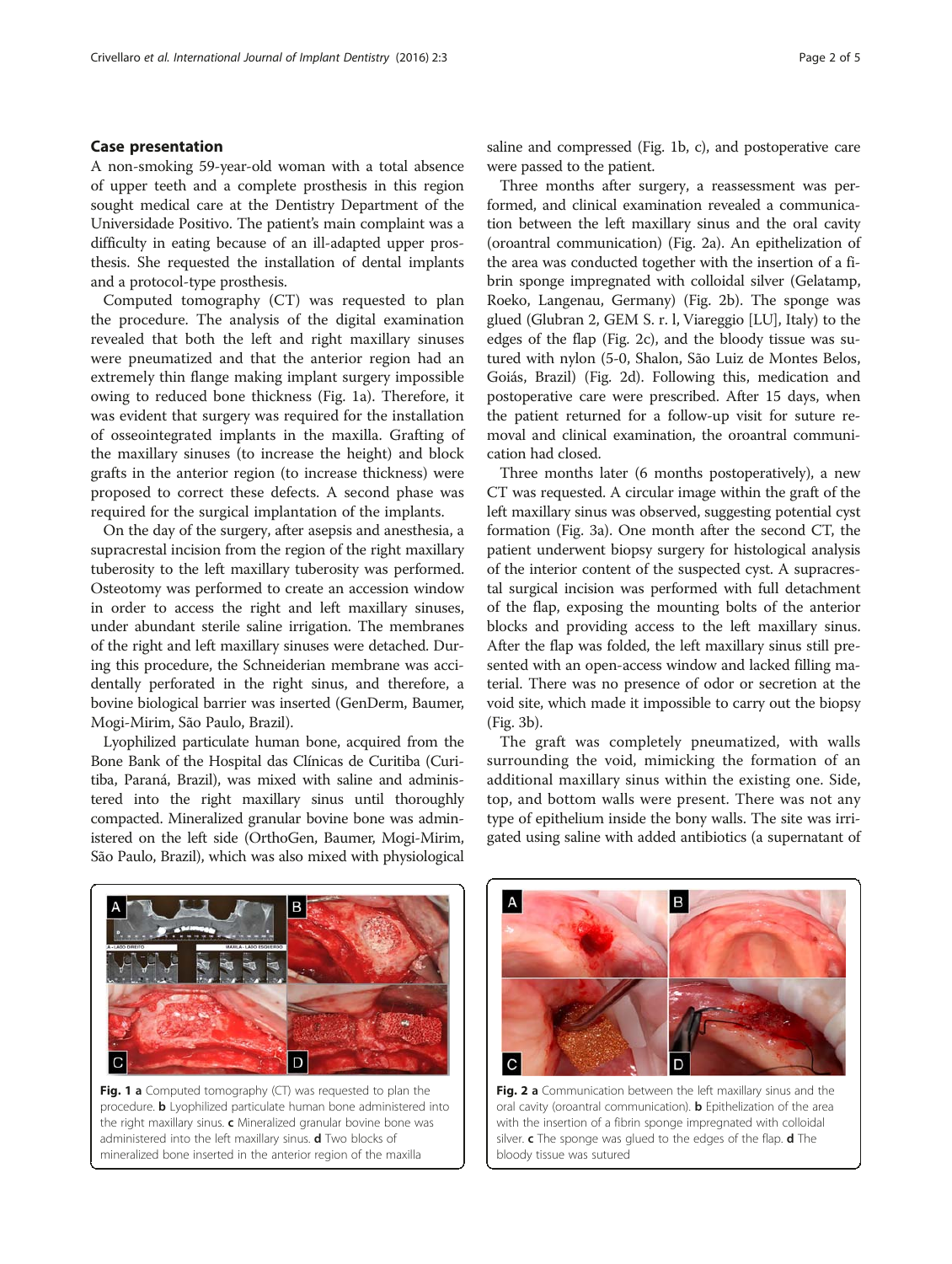500 mg of tetracycline dissolved in 10 mL of saline) after confirming that there was no communication with the rest of the maxillary sinus (Fig. 3c).

D

Fig. 3 a CT with a circular image suggesting potential cyst formation. **b** Open-access window without any secretion at the site. c The site was irrigated using saline with added antibiotics. d The pneumatization site of the bone graft was re-filled with granular bovine

After irrigation, the pneumatization site of the bone graft was re-filled with granular bovine bone biomaterial (Fig. 3d). Simple suturing was performed for cooptation of the flap edges, followed by a continuous suture, again as an attempt to close the oroantral communication, which can be observed in detail in the CT slices (Fig. 4a). The patient was administered similar postoperative patient care as that administered earlier.

One year later, after another bone grafting, seven implants were performed in the patient's maxilla for her prosthetic rehabilitation (Fig. 4b).

#### Discussion

bone biomaterial

<span id="page-2-0"></span>l C

In order to determine the potential cause of the pneumatization within the maxillary sinus graft reported in this case, various factors influencing the success of bone remodeling must be considered.

Later stage complications such as wound dehiscence, oroantral fistula, and postoperative maxillary cysts (mucocele) are relatively common [\[9\]](#page--1-0). A small oroantral fistula usually closes spontaneously if the patient is medicated with antibiotics and chlorhexidine solution. In the present case, the presence of an oroantral communication was observed 3 months postoperatively. The patient was not aware of this communication and was only informed of this during the clinical review. Therefore, since a spontaneous closure was not possible in this case, surgical measures for its correction were planned, along with administration of antibiotics.

Since the patient was submitted to a CT scan for treatment planning, a new CT scan was indicated only after 6 months postoperatively, for biosafety reasons [[10](#page--1-0)]. This initial diagnosis of a cyst was rational, since cysts are common after stimulation or inflammation of the maxillary sinus [\[9\]](#page--1-0). However, the graft was completely pneumatized, with hard walls surrounding the void, mimicking the formation of an additional maxillary sinus within the existing one, but without any Schneiderian membrane—which made it difficult for the collection of a sample for an histopathological differential diagnosis. Upon surgical access of the suspected cyst, it was possible to confirm that a hollow cavity in which only the peripheral particle material inserted as a maxillary sinus filler was present. Regarding this matter, it can be assumed that there was insufficient irrigation to allow cell migration to the center of the graft. Therefore, this region lacked the defense and nutrition necessary for the maintenance of tissue volume. In other words, the lack of angiogenesis or vasculogenesis in the central region of the graft, a key part to new bone formation, led to this pneumatization within the graft.

Any type of local infection can compromise grafts, and this likely occurred in the present case, generating purulent material that was expelled by a fistular process, finding an easy route into the oral cavity, leading to oroantral communication. One factor that may have influenced the lack of neovascularization is that the patient had a widespread vitamin deficiency, which was found after blood analyses request. Another important factor is that the patient, despite having omitted during the interview, was an alcoholic. Alcoholic patients are generally more prone to failure in bone grafting surgery [[11](#page--1-0)].

Three months after the graft surgery of maxillary sinus, as there was a perceived oroantral communication, the insertion of a fibrin sponge was performed. As pneumatization occurred only on the left side, it could be suggested that the cause of angiogenesis absence could be influenced by the insertion of the sponge in the oroantral communication closing operation. However, Gelatamp® is used for treatment of wounds, since colloidal silver acts releasing silver ions, which act against a broad spectrum of bacteria

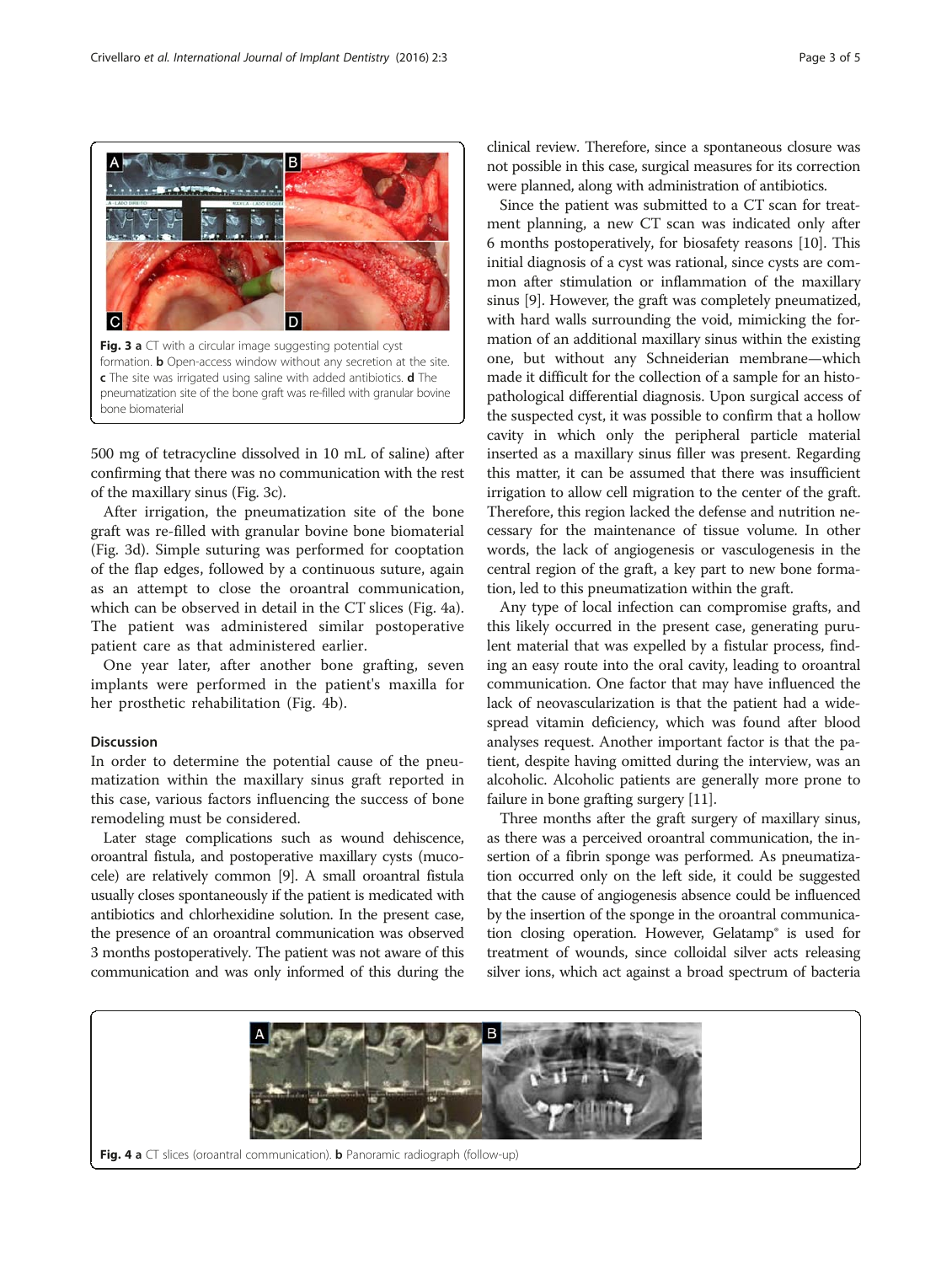<span id="page-3-0"></span>[[12](#page--1-0)]. Furthermore, the use of topical silver has a popular widespread use for being effective against infections [\[13](#page--1-0)]. In our case, its use was intended to speed up the healing and closure of the oroantral communication, favoring the process of cure and prophylaxis of wound. Also, the sponge has hemostatic properties [[14](#page--1-0)], and for this reason, it is used after dental extraction, acting as a scaffold in the alveolus for the installation and proliferation of cells. Within this scaffold, the environment would be favorable and conducive to bone formation and would not prevent the formation of new bone; therefore, the sponge could not have prevented the vascularization of the area. In this case, a minimum piece of sponge was placed solely to assist in healing of the epithelium and connective tissue. For the replacement of bone graft biomaterial by natural bone, an invasion of the osteoblasts accompanied by the formation of new vessels is required [\[7\]](#page--1-0). This neovascularization is an essential prerequisite for the formation of new bone of sufficient quality [\[15\]](#page--1-0) and it may be accomplished with the use of sponge with colloidal silver, which perhaps was not large enough in this case to exercise that function. The bone cells lie within a complex matrix composed of a mineralized component (hydroxyapatite) and a nonmineralized component (predominately collagenous). The non-mineralized component (comprising approximately 30 % of the matrix) is responsible for the growth and differentiation of osteoblasts, osteocytes, and osteoclasts, in addition to bone remodeling [\[16\]](#page--1-0). In this component, a large number of angiogenesis regulatory factors interact in a coordinated manner to induce the formation of vessels [[17](#page--1-0)]. The diffusion of fluids and blood perfusion is key for the successful formation of new bone. Therefore, in the present case, it can be suggested that angiogenesis was insufficient for the induction of new bone formation, leading to the formation of a pseudocyst.

In support of this, one report in 1996 [[18](#page--1-0)] proposed several requirements for successful bone grafts. These included the presence of osteoblasts on site, sufficient blood supply for graft nutrition, material stability, and the maintenance of soft tissue closure by suturing without tension. Therefore, the survival of any type of grafting cell relies on processes such as the diffusion of fluids and blood perfusion. In the reported case, tissues were coopted adequately without tension, the material was stable, and the presence of osteoblasts was likely inhibited by a lack of nutrition. In addition to angiogenesis, vasculogenesis can also result in the formation of new blood vessels. Angiogenesis occurs through the branching of pre-existing blood capillaries, while vasculogenesis takes place through the differentiation of undifferentiated endothelial cells [\[19\]](#page--1-0). Vascularization of the grafted area begins with the migration and proliferation of endothelial cells. These cells form a network of new bone capillaries because one of the functions of these cells is to regulate angiogenesis. In the present case, bone

maturation was not evident in the center of the grafted area where vascularization was most difficult to occur.

The initial process of angiogenesis is diffusion. However, diffusion can only occur at a distance of up to a maximum of 200 μm in the matrix. Therefore, for large tissue reconstruction, the survival of the central reconstruction cells is limited by initial vascularization difficulties [[20](#page--1-0)]. Consequently, due to limited initial vascularization, diffusion into the center of large tissue growth is limited making it difficult for the survival of more centralized cells [[21](#page--1-0)]. Thus, it can be concluded that angiogenesis is essential for successful bone grafting. In the present case, it is likely that angiogenesis did not occur in the center of the graft, leading to the pneumatization of the bone graft in grafted maxillary sinus.

#### **Conclusions**

According to the literature and the present case report, it can be concluded that the greater the requirement for tissue reconstruction, the greater is the dependence on maintenance processes and cellular growth. For sufficient graft development, particularly those involving exogenous biomaterials, one of the most important processes is vascularization. In the present case, successful completion of the sinus graft was initially compromised, probably due to limited blood supply. This led to the center of the graft receiving insufficient nutrition causing subsequent collapse and pneumatization within the grafted biomaterial.

#### Consent (Adult)

Written informed consent was obtained from the patient for the publication of this report and any accompanying images.

#### Competing interests

Viviane R. Crivellaro, João C. Zielak, Tatiana M. Deliberador, Naylin D. Oliveira, Felipe R. Santos, and Carmen L. M. Storrer declare that they have no competing interests.

#### Authors' contributions

VCR, TMD, NDO and FRS were involved with the literature review and surgery performance. JCZ and CLMS suggested the treatment planning and were also involved with the surgeries. All authors read and approved the final manuscript.

#### Received: 17 July 2015 Accepted: 28 December 2015

#### References

- 1. Sartori IAM. Tratamento Interdisciplinar em reabilitação protética sobre implantes. Implant News. 2007;4(1):10–22.
- 2. Wallace SS, Froum SJ. Effect of maxillary sinus augmentation on the survival of endosseous dental implants. A systematic review. Ann Periodontol. 2003;8(1):328–43.
- 3. Rocha EP, Garcia AR, Souza V, Zuim PRJ. Assentamento das bases de próteses parciais removíveis de extremidade livre. Estudo radiográfico. Arq Ciências Saúde Unipar. 2002;3:115–8.